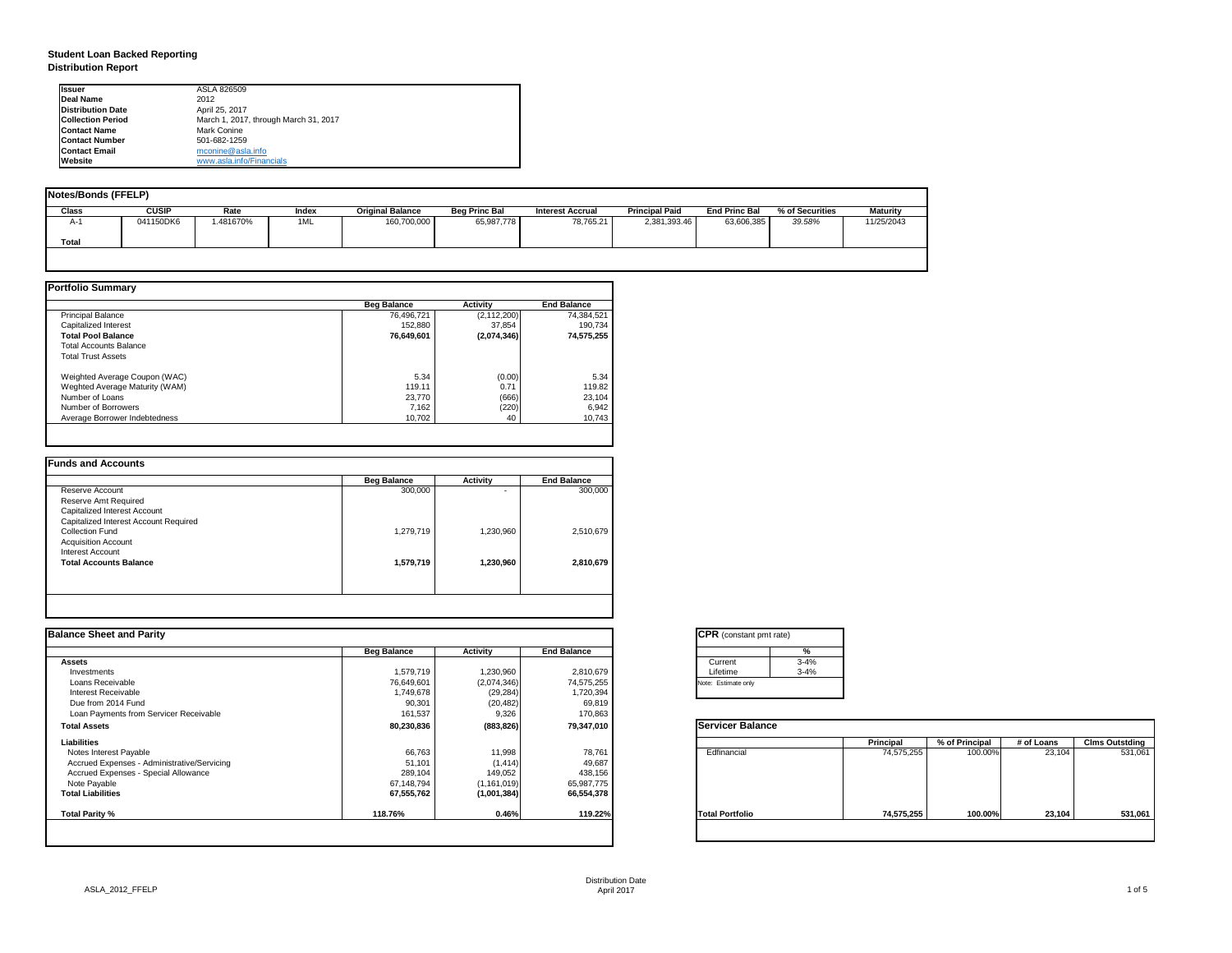# **Student Loan Backed Reporting Distribution Report**

## **Delinquency Status**

|                           | # of Loans       |                 | <b>Principal</b> |               | % of Principal   |               | <b>WAC</b>       |               | <b>WARM</b>      |               |
|---------------------------|------------------|-----------------|------------------|---------------|------------------|---------------|------------------|---------------|------------------|---------------|
|                           | <b>Beginning</b> | <b>Ending</b>   | <b>Beginning</b> | <b>Ending</b> | <b>Beginning</b> | <b>Ending</b> | <b>Beginning</b> | <b>Ending</b> | <b>Beginning</b> | <b>Ending</b> |
| In School                 | 113              | 120             | 392,778          | 409,434       | 0.51%            | 0.55%         | 5.57             | 5.53          | 118.91           | 118.97        |
| Grace                     | 81               | 72 <sub>1</sub> | 259,315          | 241,659       | 0.34%            | 0.32%         | 5.00             | 5.00          | 119.64           | 119.60        |
| Repayment                 |                  |                 |                  |               |                  |               |                  |               |                  |               |
| Current                   | 14,611           | 14,617          | 43,342,259       | 43,726,164    | 56.55%           | 58.63%        | 5.45             | 5.44          | 125.49           | 127.19        |
| 31-60 Days Delinquent     | 616              | 733             | 2,151,105        | 2,652,502     | 2.81%            | 3.56%         | 5.36             | 5.47          | 112.10           | 114.40        |
| 61-90 Days Delinquent     | 502              | 436             | 1,945,489        | 1,699,110     | 2.54%            | 2.28%         | 5.64             | 5.40          | 115.49           | 112.79        |
| 91-120 Days Delingent     | 397              | 346             | 1,468,095        | 1,274,107     | 1.92%            | 1.71%         | 5.47             | 5.50          | 113.41           | 115.78        |
| 121-180 Days Delinquent   | 467              | 526             | 1,696,495        | 1,949,811     | 2.21%            | 2.61%         | 5.46             | 5.48          | 112.21           | 116.79        |
| 181-270 Days Delinquent   | 438              | 427             | 1,729,469        | 1,587,742     | 2.26%            | 2.13%         | 5.51             | 5.52          | 109.55           | 101.04        |
| 271+ Days Delinquent      | 278              | 191             | 892,555          | 628,476       | 1.16%            | 0.84%         | 5.71             | 5.39          | 102.87           | 111.43        |
| <b>Total Repayment</b>    | 17,309           | 17,276          | 53,225,466       | 53,517,910    | 69.44%           | 71.76%        | 5.46             | 5.44          | 122.93           | 124.49        |
| Forbearance               | 3,073            | 2,780           | 12,210,425       | 10,761,768    | 15.93%           | 14.43%        | 5.46             | 5.50          | 122.05           | 118.41        |
| Deferment                 | 2,905            | 2,714           | 9,482,576        | 9,147,170     | 12.37%           | 12.27%        | 5.43             | 5.42          | 115.18           | 114.58        |
| <b>Claims in Progress</b> | 289              | 142             | 1,079,041        | 497,314       | 1.41%            | 0.67%         | 5.35             | 5.85          | 104.63           | 106.05        |
| <b>Claims Denied</b>      |                  |                 |                  |               |                  |               |                  |               |                  |               |
| <b>Total Portfolio</b>    | 23,770           | 23,104          | 76,649,601       | 74,575,255    | 100%             | 100%          | 5.45             | 5.45          | 121.54           | 122.23        |

|                                     | # of Loans       |               | <b>Principal</b> |               | % of Principal   |               | <b>WAC</b>       |               | <b>WARM</b>      |               |
|-------------------------------------|------------------|---------------|------------------|---------------|------------------|---------------|------------------|---------------|------------------|---------------|
|                                     | <b>Beginning</b> | <b>Ending</b> | <b>Beginning</b> | <b>Ending</b> | <b>Beginning</b> | <b>Ending</b> | <b>Beginning</b> | <b>Ending</b> | <b>Beginning</b> | <b>Ending</b> |
| Current                             | 14,611           | 14,617        | 43,342,259       | 43,726,164    | 81.43%           | 81.70%        | 5.45             | 5.44          | 125.49           | 127.19        |
| 31-60 Days Delinquent               | 616              | 733           | 2,151,105        | 2,652,502     | 4.04%            | 4.96%         | 5.36             | 5.47          | 112.10           | 114.40        |
| 61-90 Days Delinquent               | 502              | 436           | 1,945,489        | 1,699,110     | 3.66%            | 3.17%         | 5.64             | 5.40          | 115.49           | 112.79        |
| 91-120 Days Delinqent               | 397              | 346           | 1,468,095        | 1,274,107     | 2.76%            | 2.38%         | 5.47             | 5.50          | 113.41           | 115.78        |
| 121-180 Days Delinquent             | 467              | 526           | 1,696,495        | 1,949,811     | 3.19%            | 3.64%         | 5.46             | 5.48          | 112.21           | 116.79        |
| 181-270 Days Delinquent             | 438              | 427           | 1,729,469        | 1,587,742     | 3.25%            | 2.97%         | 5.51             | 5.52          | 109.55           | 101.04        |
| 271+ Days Delinquent                | 278              | 191           | 892,555          | 628,476       | 1.68%            | 1.17%         | 5.71             | 5.39          | 102.87           | 111.43        |
| <b>Total Portfolio in Repayment</b> | 17,309           | 17,276        | 53,225,466       | 53,517,910    | 100.00%          | 100.00%       | 5.46             | 5.44          | 122.93           | 124.49        |

| Portfolio by Loan Type                |                  |               |                  |               |                  |               |                  |                  |                  |               |
|---------------------------------------|------------------|---------------|------------------|---------------|------------------|---------------|------------------|------------------|------------------|---------------|
|                                       | # of Loans       |               | <b>Principal</b> |               | % of Principal   |               | <b>WAC</b>       |                  | <b>WARM</b>      |               |
|                                       | <b>Beginning</b> | <b>Ending</b> | <b>Beginning</b> | <b>Ending</b> | <b>Beginning</b> | <b>Ending</b> | <b>Beginning</b> | <b>Ending</b>    | <b>Beginning</b> | <b>Ending</b> |
| <b>Subsidized Consolidation Loans</b> |                  |               |                  |               |                  |               |                  |                  |                  |               |
| Unsubsidized Consolidation Loans      |                  |               |                  |               |                  |               |                  |                  |                  |               |
| <b>Subsidized Stafford Loans</b>      | 13,347           | 12,986        | 34,913,851       | 34,015,395    | 45.55%           | 45.61%        | 5.30             | 5.3 <sub>0</sub> | 115.37           | 115.80        |
| <b>Unsubsidized Stafford Loans</b>    | 9,887            | 9,606         | 39,463,535       | 38,388,789    | 51.49%           | 51.48%        | 5.44             | 5.44             | 127.86           | 128.71        |
| PLUS/GradPLUS Loans                   | 536              | 512           | 2,272,215        | 2,171,070     | 2.96%            | 2.91%         | 8.01             | 8.03             | 106.61           | 108.22        |
| <b>SLS Loans</b>                      |                  |               |                  |               |                  |               |                  |                  |                  |               |
| <b>Total Portfolio</b>                | 23,770           | 23,104        | 76,649,601       | 74,575,255    | 100%             | 100%          | 5.45             | 5.45             | 121.54           | 122.23        |

| Portfolio by Program Type                  |                  |               |                  |               |                  |               |                  |               |                  |               |
|--------------------------------------------|------------------|---------------|------------------|---------------|------------------|---------------|------------------|---------------|------------------|---------------|
|                                            | # of Loans       |               | <b>Principal</b> |               | % of Principal   |               | <b>WAC</b>       |               | <b>WARM</b>      |               |
|                                            | <b>Beginning</b> | <b>Ending</b> | <b>Beginning</b> | <b>Ending</b> | <b>Beginning</b> | <b>Ending</b> | <b>Beginning</b> | <b>Ending</b> | <b>Beginning</b> | <b>Ending</b> |
| Graduate / 4-Year Loans                    | 18,445           | 17,973        | 61,708,891.19    | 60,111,624.13 | 80.51%           | 80.61%        | 5.45             | 5.44          | 122.32           | 122.89        |
| 2-Year Loans                               | 4,881            | 4,703         | 13,916,673.83    | 13,475,313.76 | 18.16%           | 18.07%        | 5.48             | 5.48          | 118.94           | 120.10        |
| Proprietary / Technical / Vocational Loans | 444              | 428           | 1,024,035.82     | 988,317.27    | 1.34%            | 1.33%         | 5.50             | 5.54          | 109.89           | 110.52        |
| Unknown (Consolidation) Loans              |                  |               |                  |               |                  |               |                  |               |                  |               |
| <b>Other Loans</b>                         |                  |               |                  |               |                  |               |                  |               |                  |               |
| <b>Total Portfolio</b>                     | 23,770           | 23,104        | 76,649,601       | 74,575,255    | 100%             | 100%          | 5.45             | 5.45          | 121.54           | 122.23        |
|                                            |                  |               |                  |               |                  |               |                  |               |                  |               |

|                        |                  | # of Loans    |                  |               | % of Principal   |               |  |
|------------------------|------------------|---------------|------------------|---------------|------------------|---------------|--|
|                        | <b>Beginning</b> | <b>Ending</b> | <b>Beginning</b> | <b>Ending</b> | <b>Beginning</b> | <b>Ending</b> |  |
| <b>Fixed Loans</b>     | 14,061           | 13,641        | 50,914,729       | 49,483,120    | 66.43%           | 66.35%        |  |
| Variable Loans         | 9,709            | 9,463         | 25,734,871       | 25,092,135    | 33.57%           | 33.65%        |  |
| T-Bill Loans           | 9,709            | 9,463         | 25,734,871       | 25,092,135    | 33.57%           | 33.65%        |  |
| <b>CMT Loans</b>       |                  |               |                  |               |                  |               |  |
| <b>Total Portfolio</b> | 23,770           | 23,104        | 76,649,601       | 74,575,255    | 100.00%          | 100.00%       |  |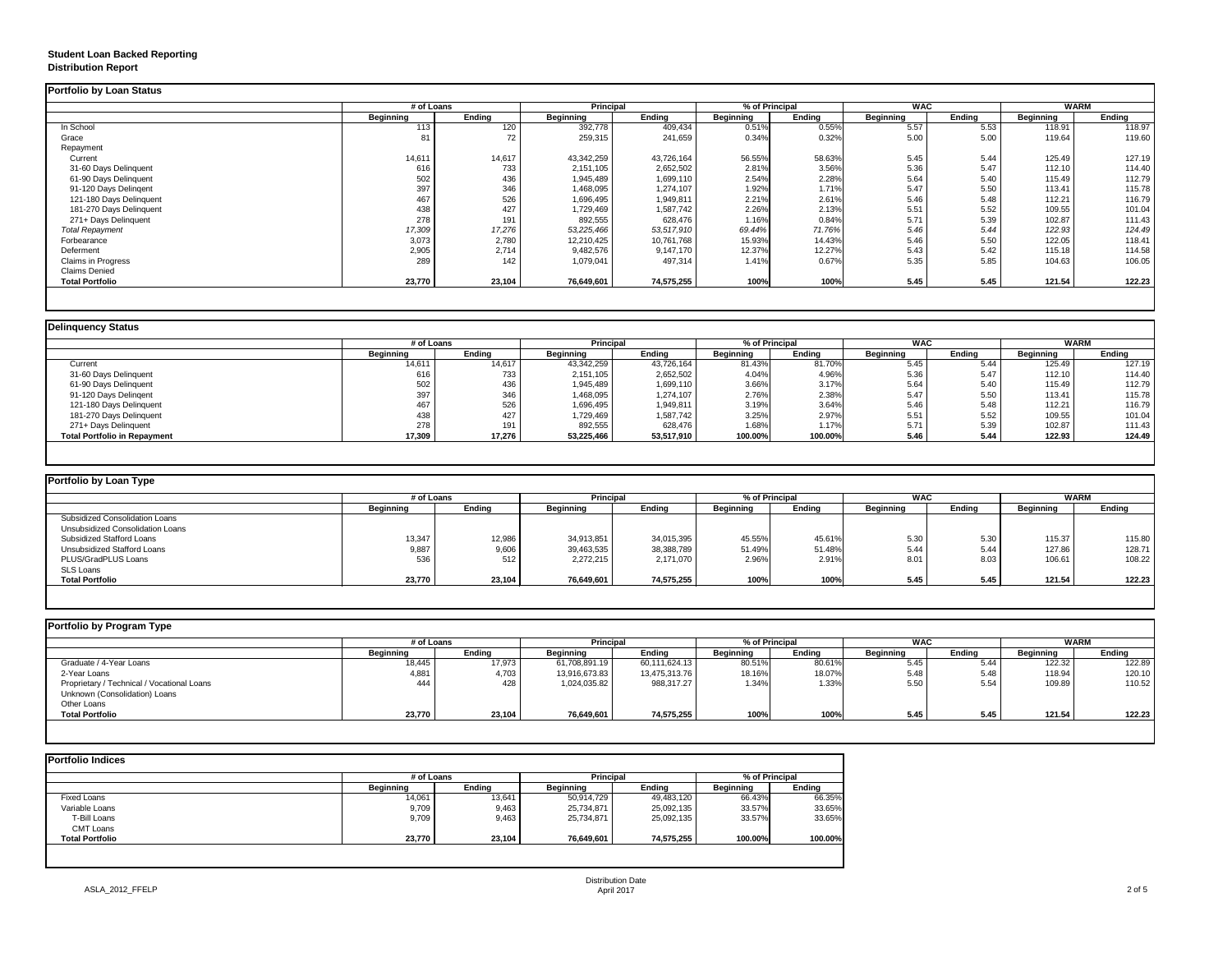| <b>Distribution Date</b> |                          |
|--------------------------|--------------------------|
|                          | <b>Collection Period</b> |

**Distribution Date** April 25, 2017 **Collection Period** March 1, 2017, through March 31, 2017

# **Collection Activity**

| <b>Collection Account</b>                                                                    | as of 3/31/2017 |
|----------------------------------------------------------------------------------------------|-----------------|
| Beginning Balance - March 1, 2017                                                            | 1,279,719       |
| <b>Collection Amount Received</b>                                                            | 2,510,309       |
| <b>Recoveries</b>                                                                            |                 |
| Reserve Account                                                                              |                 |
| <b>Excess of Required Reserve Account</b>                                                    | 58              |
| Interest on Investment Earnings                                                              | 312             |
| Capitalized Interest Account (after a stepdown or release date)                              |                 |
| <b>Acquisition Account</b>                                                                   |                 |
| Payments from Guarantor                                                                      |                 |
| Transfer from 2010 Collection Fund for correction of error                                   |                 |
| <b>Required Repurchases</b>                                                                  |                 |
| Special Allowance Payable to Department of Education                                         |                 |
| <b>Consolidated Rebate Fees</b>                                                              |                 |
| Rating Agency Surveillance Fees                                                              |                 |
| Principal payments, interest payments, administration fees, servicing fees, and trustee fees | (1, 279, 719)   |
| Other Amounts Received in Collection                                                         |                 |
| <b>Total Available Funds</b>                                                                 | 2,510,679       |

| <b>Fees Due for Current Period</b>                                          | as of 3/31/2017 |
|-----------------------------------------------------------------------------|-----------------|
|                                                                             |                 |
| <b>Indenture Trustee Fees</b>                                               | 833.33          |
| <b>Servicing Fees</b>                                                       | 43,476          |
| <b>Administration Fees</b>                                                  | 6,211           |
| Late Fees                                                                   |                 |
| <b>Other Fees</b>                                                           |                 |
| <b>Total Fees</b>                                                           | 50,520.33       |
|                                                                             |                 |
| <b>Cumulative Default Rate</b>                                              |                 |
|                                                                             |                 |
|                                                                             | as of 3/31/2017 |
|                                                                             |                 |
| Current Period Defaults (\$)                                                | 329,597.55      |
| Cumulative Defaults (\$)                                                    | 34,009,870.82   |
| Cumulative Default (% of original pool balance)                             | 21.18%          |
| Cumulative Default (% of cumulative entered repayment balance) <sup>a</sup> | 46.01%          |
| Current Period Payments (Recoveries) from Guarantor (\$)                    | 1,050,712.91    |

|    | Cumulative Recoveries (\$) <sup>b</sup>                                                       | \$32,121,773.52 |
|----|-----------------------------------------------------------------------------------------------|-----------------|
|    | <b>Cumulative Recovery Rate (%)</b>                                                           | 94.45%          |
|    | <b>Cumulative Net Loss Rate (%)</b>                                                           | 1.18%           |
|    | Servicer Reject Rate (FFELP) (%)                                                              |                 |
|    | Cumulative Servicer Reject Rate (FFELP) (%)                                                   |                 |
| a) | Repayment balance includes all repayment loans with the exception of balances in claim status |                 |
| b) | Cumulative Recoveries includes 97% of claims in progress balances                             |                 |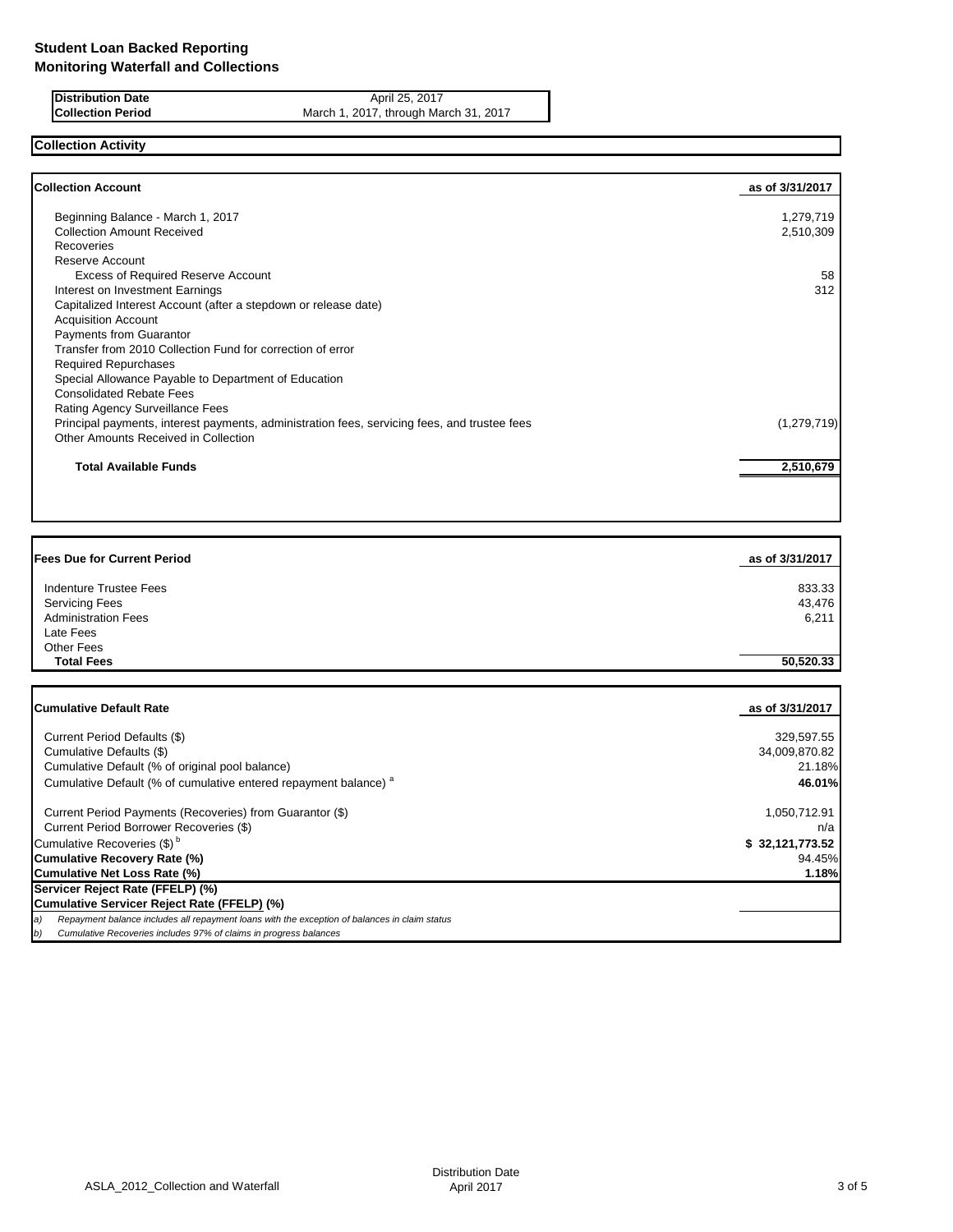| <b>Waterfall Activity</b> |  |
|---------------------------|--|
|---------------------------|--|

| <b>Waterfall for Distribution</b>                                                         | <b>Amount Due</b> | <b>Amount Remaining</b> |
|-------------------------------------------------------------------------------------------|-------------------|-------------------------|
| <b>Total Available Funds</b>                                                              |                   | 2,510,679               |
| First: Payments made under any Joint Sharing Agreement                                    |                   |                         |
| <b>Second: Trustee Fees</b>                                                               | 833.33            | 2,509,845               |
| <b>Third: Servicing Fees and Backup Servicing Fees</b>                                    | 43,476            | 2,466,369               |
| <b>Fourth: Administration Fees</b>                                                        | 6,211             | 2,460,158               |
| <b>Fifth: Noteholder Interest</b>                                                         | 78,765.21         | 2,381,393               |
| Sixth: Reinstate the balance of the Reserve Fund up to the Specified Reserve Fund Balance |                   |                         |
| Seventh: Noteholder Principal, until paid in full                                         | 2,381,393.46      | (0)                     |

| <b>Principal and Interest Distributions</b> | <b>Class A-1</b> |
|---------------------------------------------|------------------|
| Monthly Interest Due                        | 78,765.21        |
| Monthly Interest Paid                       | 78,765.21        |
| <b>Interest Shortfall</b>                   |                  |
| Interest Carryover Due                      |                  |
| Interest Carryover Paid                     |                  |
| Interest Carryover                          | 0I               |
| Monthly Principal Distribution Amount       | 2,381,393.46     |
| Monthly Principal Paid                      | 2,381,393.46     |
| Shortfall                                   |                  |
| <b>Total Distribution Amount</b>            | 2,460,158.67     |
|                                             |                  |